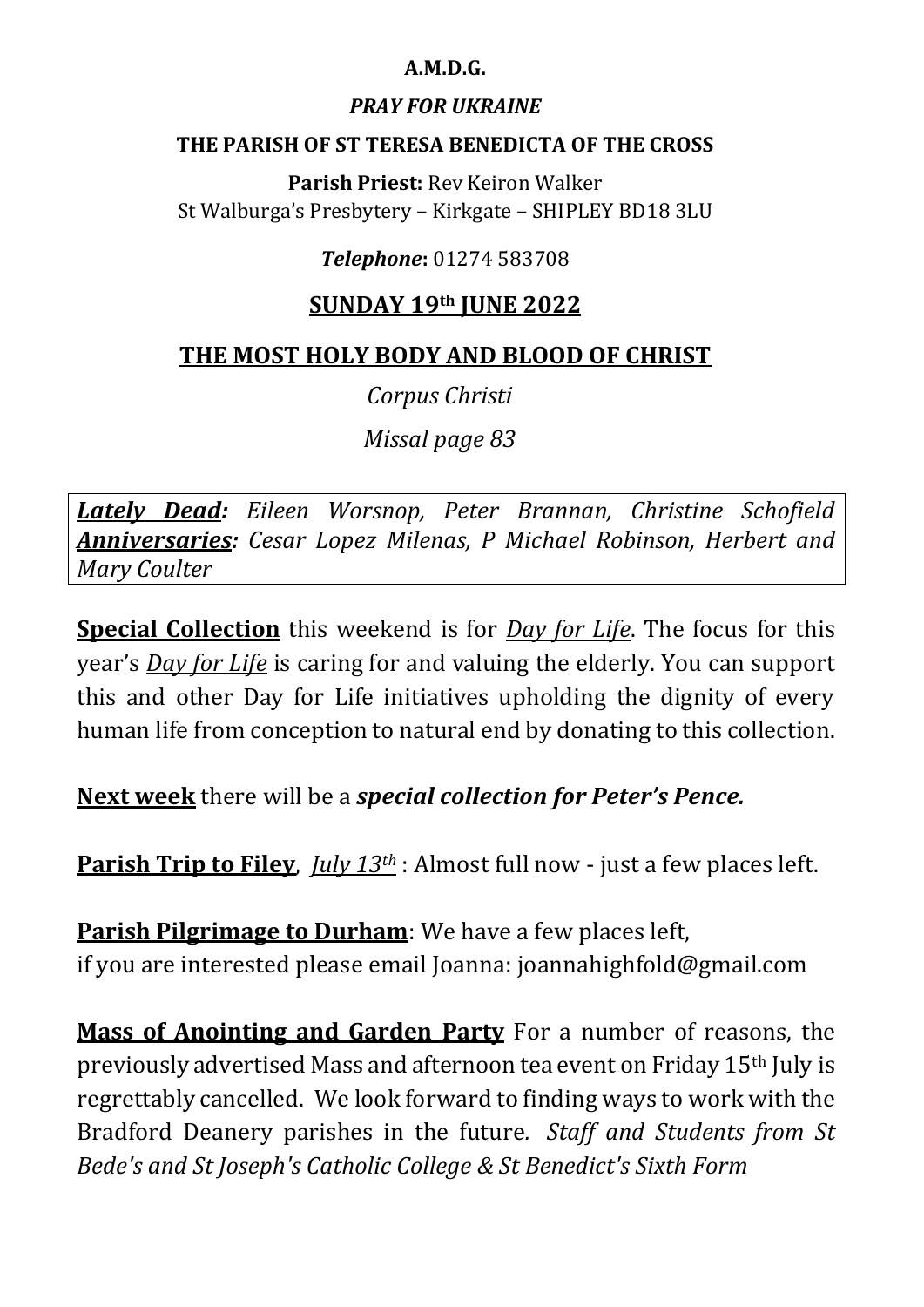**Foodbank collection**: Our next collection will be *on Wednesday 6th July between 12.00 and 1.00*, but donations left at the back of our churches are added to the collection.

**Novena to Our Lady of Unfailing Help**: *18th – 26th June* Leeds Cathedral, Mondays – Fridays at 6.15pm; Saturdays and Sundays at 5.00pm

**Cupertino Group Mass**: On *Sunday 26th June*, the monthly Cupertino Group Mass for children with learning difficulties and disabilities and their families, celebrated by Rev Fr Frank Smith, will take place at St Joseph's, Wetherby at 3:00pm. The Mass is followed by refreshments and crafts in the hall. [Email](mailto:cupertino.mass@gmail.com) for further information.

**How to Read the Gospels:** This short course prepared by the Vicariate for Education is an introduction to the gospel texts, their origins, and their shared and distinctive qualities. For use by individuals or parish groups, it can be found at [this link.](https://www.dioceseofleeds.org.uk/education/our-faith/learning-about-our-faith/resources-2/how-to-read-the-gospels/) The full range of Resources can be found [here.](https://www.dioceseofleeds.org.uk/education/our-faith/learning-about-our-faith/resources-2/)

## **Events at The Briery:**

- *- Leaders of children's Liturgy of the Word***:** A day for both new and experienced leaders, *Saturday 2 July* 10am-4pm.
- *- Day for catechists***:** *Saturday 9 July* 10am-4pm.

Opportunity for prayer, reflection discussion and exploring the guidelines and the principles of Children's Liturgy of the Word and Catechesis, sharing ideas, good practice and resources. Please book either, or both, events directly with The Briery: [briery@btconnect.com.](mailto:briery@btconnect.com?subject=Day%20for%20Catechists%3A%20Saturday%209%20July%202022&body=Dear%20Sr%20Anne%0A%0AI%20would%20like%20to%20attend%20this%20day%2C%20led%20by%20Linda%20Pennington%20and%20Breda%20Theakston%20and%20would%20appreciate%20a%20response%20with%20instructions%20on%20how%20to%20book.%0A%0AYours%2C%0A) Suggested offering: £37, including lunch. Some parishes may feel able to fund places, so please do speak with your parish priest if this might be possible.

# **Catholic Care Vacancies: [Catholic Care](https://www.catholic-care.org.uk/recruitment/latest-vacancies/)**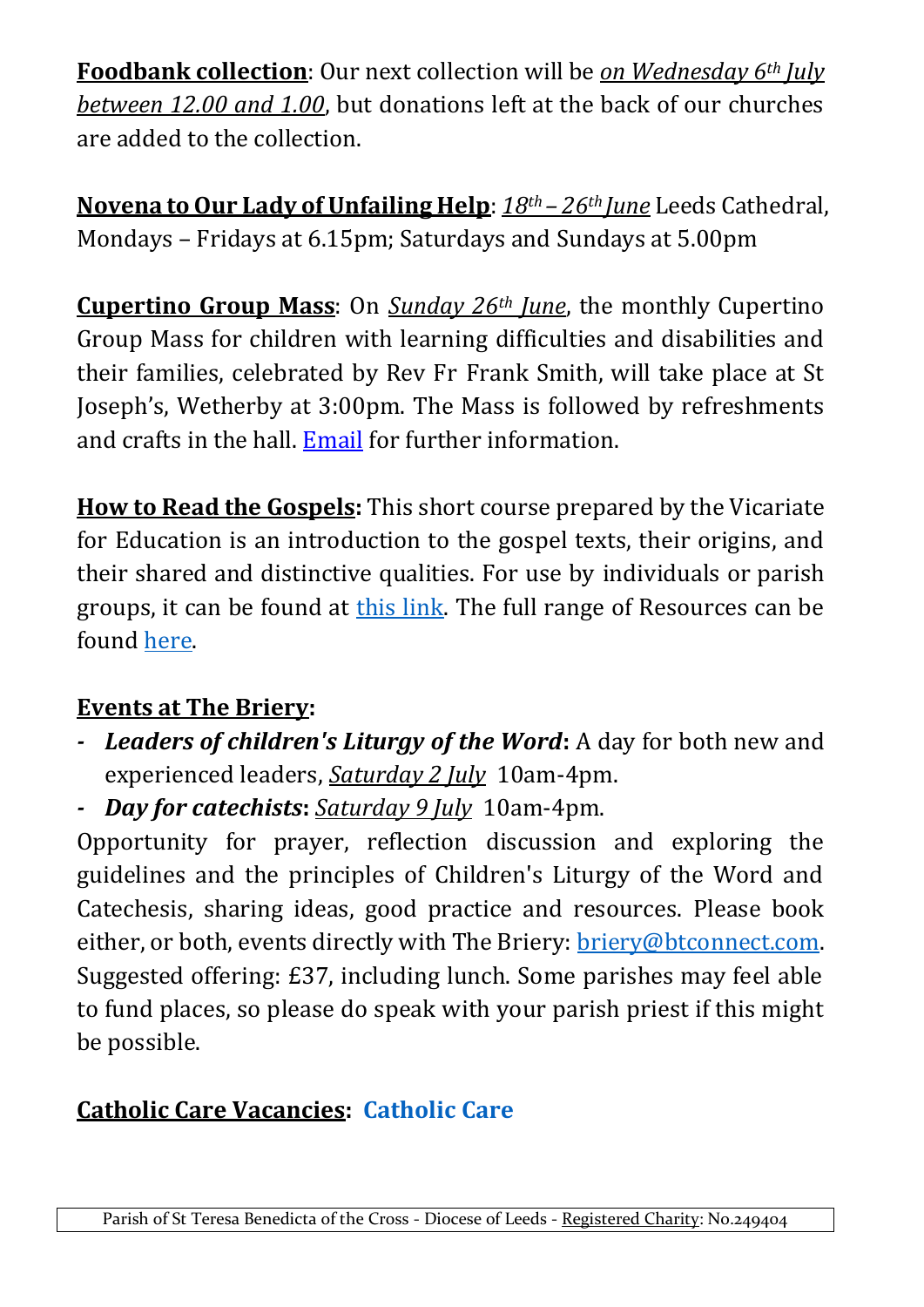# *A Prayer for Ukraine*

Loving God, We pray for the people of Ukraine, for all those suffering or afraid, that you will be close to them and protect them. We pray for world leaders, for compassion, strength and wisdom to guide their choices. We pray for the world that in this moment of crisis, we may reach out in solidarity to our brothers and sisters in need. May we walk in your ways so that peace and justice become a reality for the people of Ukraine and for all the world. Amen.







Parish Administrator: Nick Connor email: [office.stteresabenedicta@dioceseofleeds.org.uk](mailto:office.stteresabenedicta@dioceseofleeds.org.uk) Website: [http://www.stteresabenedicta.org/](https://l.facebook.com/l.php?u=http%3A%2F%2Fwww.stteresabenedicta.org%2F%3Ffbclid%3DIwAR3mrFRWjiZtQbSg_C_s8hbJJ-btsgTWzwEsMIBzZNhLPVSp95ld20JgiLE&h=AT37lkP6ds2Ho_escAF2mGR6jmEPK-E8gGIMp9Tyf3uN4FFXrMZYfaCXutVp3rQ7tH4WBE0fqPMXDfMzO4XH5-k_JXOs4Jc6uY2v6Hka4_kw0HSUtzz5fGcQDOoQbGf1apE) Maintenance Co-ordinator: Peter Smith petesplalace@gmail.com Parish Safeguarding: Nick Buck 01274 593030 To hire St Aidan's Hall email: *StAidans.ParishHall@gmail.com* Headteacher of St Walburga's School (01274 531102): Mrs E. Fearnley Head of School of St Anthony's School (01274 592738): Mr A. Wilkinson